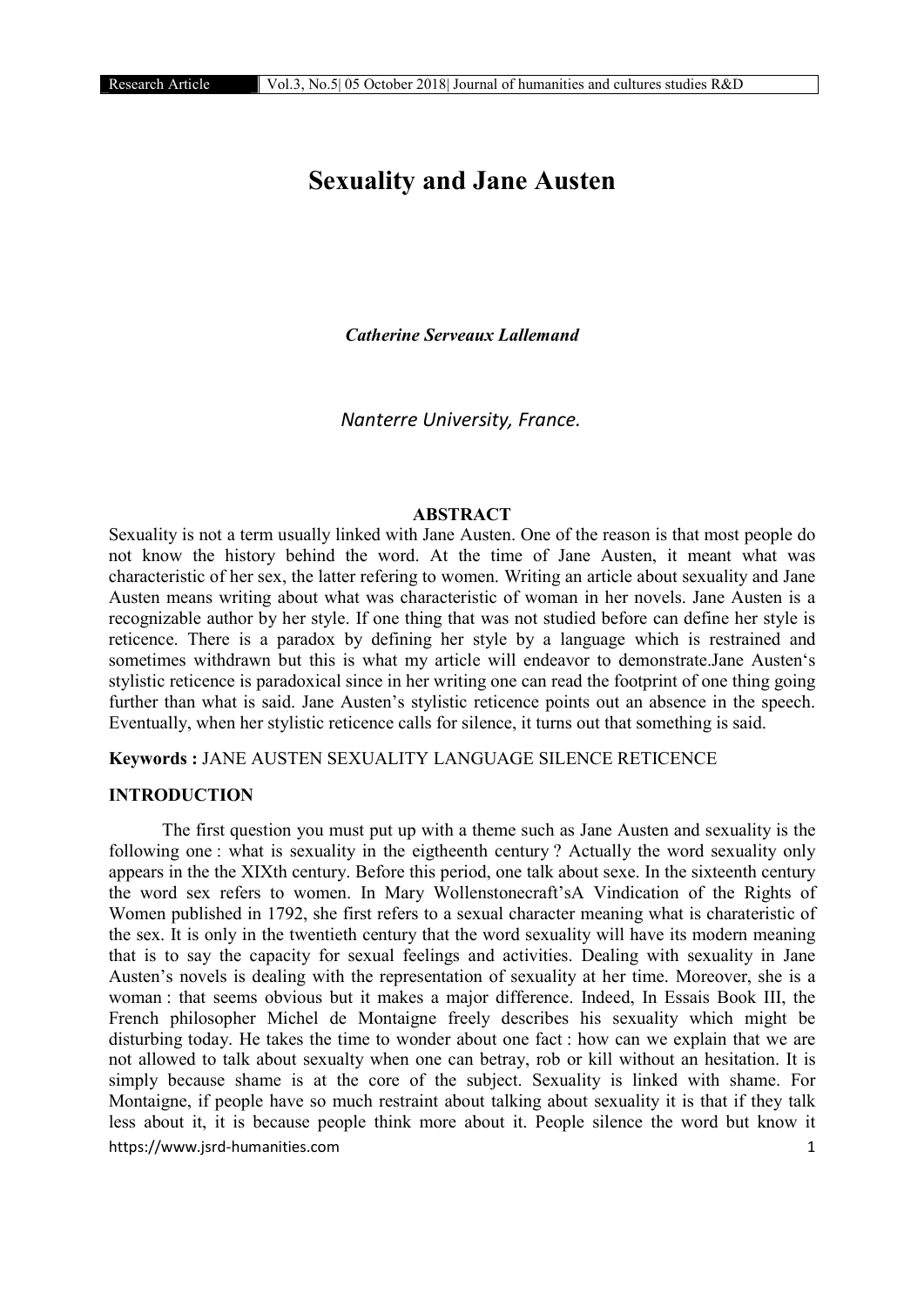perfectly and people cherish it as long as it stays a secret. One of the advantage of this secret is that if the subject cannot be freely discussed, one must find another way to do it with painting, writing and the art generally speaking. In JaneAusten's novels, what is revelant of her art is her writing and to be more precise the language she uses to serve her cause and that is what we will study first.

Dealing with sexuality in Jane Austen's novels is dealing with education, male and female education. All her novels do not delve into the marital life. Most of the time, her main characters are young and are about to get married. They are witnesses of their parents' marital life but they do not have to cope with it straight away. So that is the reason why sexuality is linked to education as far as Jane Austen's novels are concerned. Education is a way of leading young ladies and young men to desire, which is the sphere they reach before anything else. How this desire is put forward in Jane Austen's novels is what we see in a second part.

In her essay Women and Fiction, Virginia Woolf puts forward that History of England is History of the male and of the female. But even in the eighteenth century, some women had access to education and that was the case for Jane Austen. She was educated even if women used to live exclusively in their household andmost of the time mainly in their emotions and generally speaking that was their only experience in life. Moreover Virginia Woolf also puts forward that the sentence was made by men : it is too loose, too unwieldy, too emphatic to suit women. Women had to find the way to be faithful to themselves. That is the reason why when a woman finally writes a book, she must find a way to make it interesting what a man should find superficial. It is all the more difficult especially when a woman wants to delve into a subject she is not supposed to deal with such as sexuality. Yet, we will see that despite the first appearances, Jane Austen succeeded in doing it.

At first sight, when you make reference to Jane Austen's novels, you do not expect to talk about sexuality but there is a general hypocrisis about this situation. How could we talk about love and about marriage without dealing with sexuality ? Of course, at the time of Jane Austen, the subject was totally untouched at least itwas not appropriate to openly and freely discuss the subject the way we are used to do it nowadays but this article will endeavor to demonstrate that Jane Austen used her main weapon to write about the subject anyway.

My objective in this article is to show that Jane Austen mainly writes about sexuality in her novels - let us bear in mind that sexulaity meantwhat was characteristic of her sex - and she uses one of her main assets which was her stylistic reticence, which made her transcended all the obstacles of her time.

# I- Jane Austen's language marked by reticence

In Jane Austen's work, langage is a source of wealth. She seems to divide it into two parts : what is said and what is unsaid. What is said is known whatever it is a thing, a cause or a relation. What is unsaid is everything one cannot tell. Wondering about reticence of langage turns out to be the same as wondering about what is said and what is unsaid.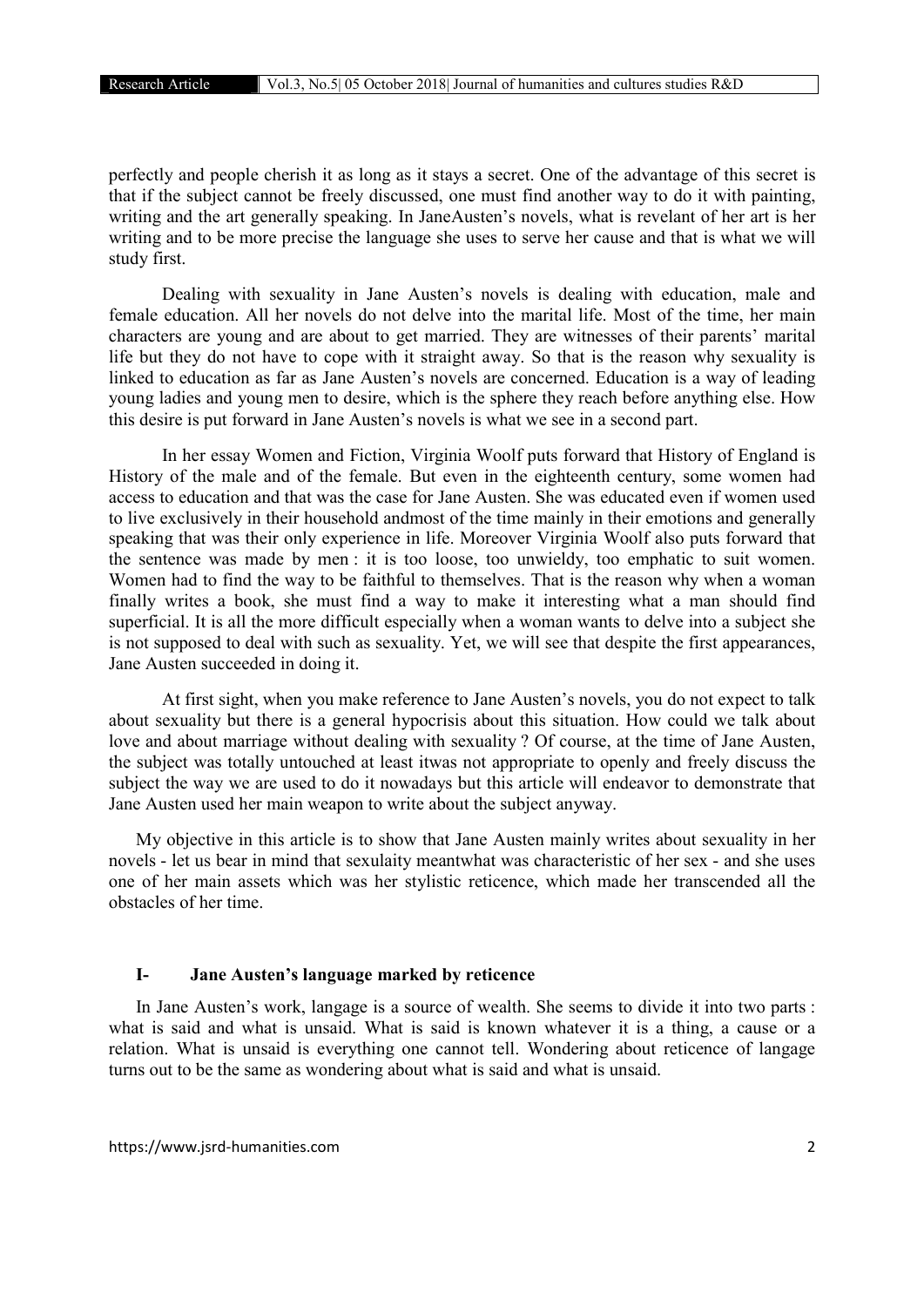While studying the neuter, Roland Barthes (2002) delves into the silence and consequently to the unsaid. According to him, one must go back first to the origins of the word silence. In the classical language, "be silent" and"stay silent"have the same signification. Yet, "tacere" used to mean the verbal silence whereas "silere"used to mean the absence of move or noise. So, "silere"refers to a kind of virginal timeless state of things before their birth or after their death. "Silere" is consequently a state without a paradigm or a sign.

"Tacere"meaning speechless silence is opposing itself to"silere"meaning natural or divine silence. Both have become synonymous to the advantage of the meaning of"tacere". For now, the said and the unsaid belongs to the paradigm of "tacere"yet without opposing to each other.

Moreover, one can notice that speech and power are linked ; make a speech is linked to the theme of power. It is the theme of the right to make a speech. In Greek "isegoria" is the right for everyone to speak to everyone, to claim one's right to speak and consequently the rignt to be silent aswell.

With the neuter, one have the possibilty to be silent, the right to be silent.

Following Roland Barthes, Jane Austen thwarts the speech to fool people's morality counselling to be silent in order to avoid the tricks of the speech. To be silent is then a moral inner obligation such as the sceptical silence as defined by Hegel and Kojeve.Silence is then a more powerful sign than the individual : it is a significant sign of a full signified sign and becomes a sign only if one makes it talk. So we are left to wonder what Jane Austen's silence tells.

The reticence represented by silences becomes consequently one way of telling and the readers' questioning about their link to the language and to the world. The reticence could be considered as a supposed weapon to undo the paradigm's of the speech. Finally, the reticence becomes a sign itself and defines a new paradigm. That is what my study will first show.

# A- The right to be silent or the impossibility to be silent : a way of telling and a questioning on what the link is between language and the world.

# A-1 The unsaid and the silence.

For Wittgenstein, the link between the language, the world and its meaning must be questioned. He wrote that the clause is able to stand for reality yet is unable to stand for what it has in common with reality to be able to stand for reality that is to say its logical form. To make it possible, one must step ousite the world. According to Wittgenstein, there is what he called the "unsaid" (l'indicible), something that one cannot express and even to a certain point an "unthinkable" (l'impensable). Wittgenstein thinks that when you cannot not talk about something, you must keep the silence. Keeping the silence does not only mean be quiet but rather mean a state of expectation, of openess, of research without word and speech. It is probably essential to let this time be to allow something to come up.

It is exactly what we can witness in Emma when Emma ishelping Harriet to make up her mind about the letter she has received from Mr Martin, in which he asked Harriet to marry him.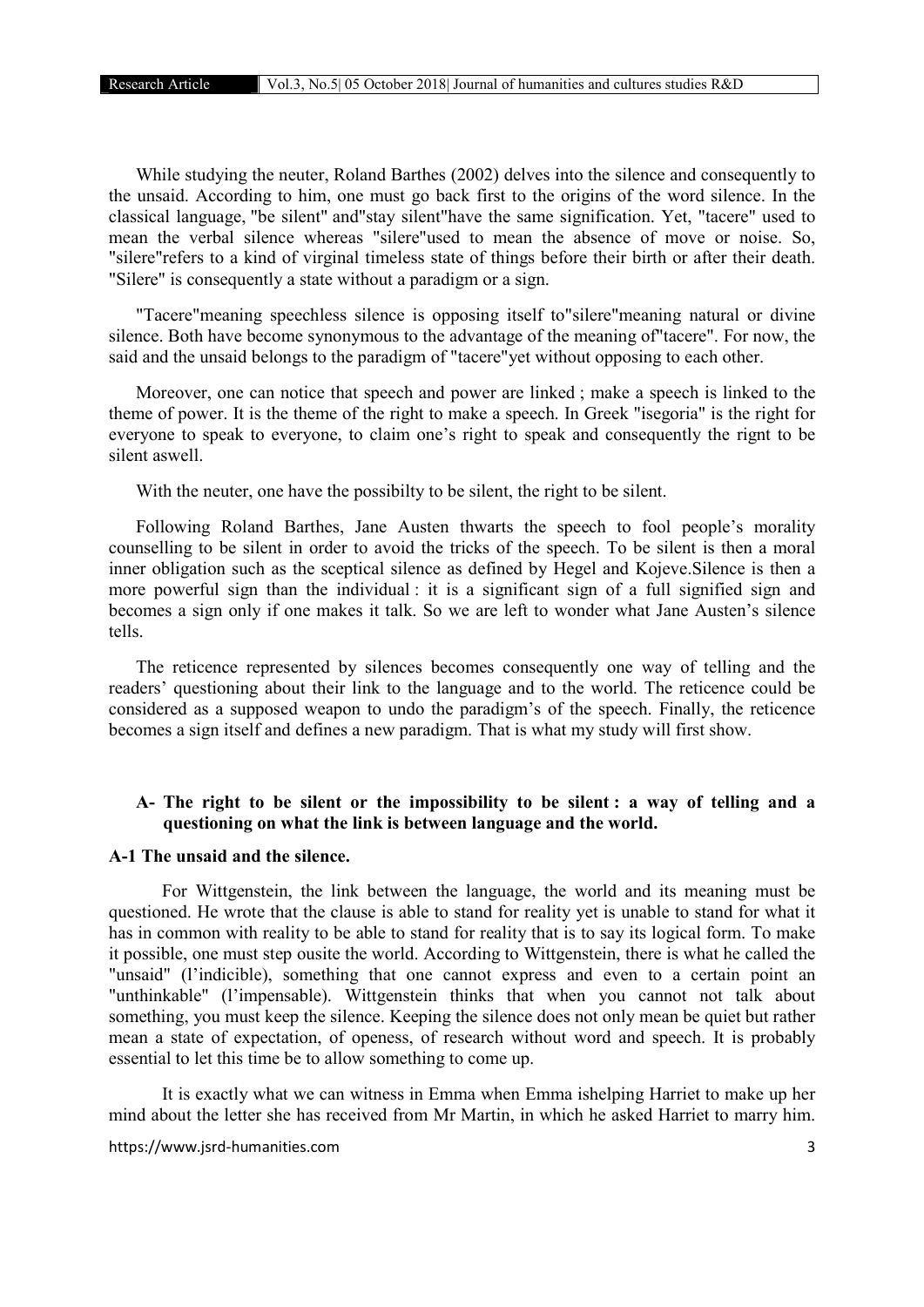The dialogue between Emma and Harriet is surrounded by silences as we can read :"she paused over it, while Harriet stood anxiously watching for her opinion,' […] Harriet was silent. […] For a little while Emma perseved in her silence […] Instead of answering, Harriet turned away confused, and stood thoughfully by the fire ; and though the letter was still in her hand, it was now mechanically twisted about without regard. Emma waited the result with impatience."

It is only at the end of these state of expectation that the answer from Harriet comes up and eventually she decides to refuse Mr Martin. Throughout this passage, we can understand that Emma does want to say openly that she thinks it is not a proper thing for Harriet to marry Mr Martin but she does not tell anything to Harriet. Actually she lets her come up with the negative answer.

# A-2 The Art : a combination of speech and silence

In music, one can find a paradign of language in which silence sets up inside a music sheet expresses beating, rhythm and expressivity. The listener receives silently and the self communes with itself. The silence in music cannot be defined as the antithesis of speech but rather the opposite of the uproar and the noise.

In Jane Austen's work, we find rhyhtm, beating and expressivity. Silences are set up just like in a music sheet. They are the opposite of the uproar which is the consequence of a too much wealthy speech. A combination of the speech and the silence are required so one can talk about the language of reticence.

Let us take the example of Elinor in Sense and Sensibility. Since the first part of the novel Elinor must keep the silence about Lucy's secret : she is engaged to Edward. She cannot even tell Marianne about it since she promised Lucy to keep her engagement secret. Throughout the novel, she remains silent and it is as if it is a second nature about her : her silence is actually a characteristic of her character. Whenever Lucy is here or whenever something is brought about Lucy and Edouard, Elinor is stuck in her silence and this silence comes back again and again just like silence in a music sheet. Elinor's silences forms the tempo in the narrative. They are not the anitheses of her speech but rather they tell something about her character and the less she says the more attractive she becomes for the readers. These silences builds a sort of empathy with this character : not only the readers understand what she is going through but her silences are making them feel WITH her and this is how her speech and her silence simply become a piece of art. Is considered artistic whenever when one feels with the artist or the writer and this is exactly what happens with the character of Elinor.

#### A-3 Dialectics of speech and silence.

Silence must be mixed to the speech to be meaningful. Only that way it is the more expressive. Silence only appears well thought out when being compared to the speech. Silence gives a density to the speech. This is how we can define the dialectics of speech and silence. Thus, the more the speech says something the more it reveals out how deep and great what cannnot be said can be deep and great. Herewe can take one example in Emma to give an example of what has just been explained. At the beginning of chapter VIII in the first part,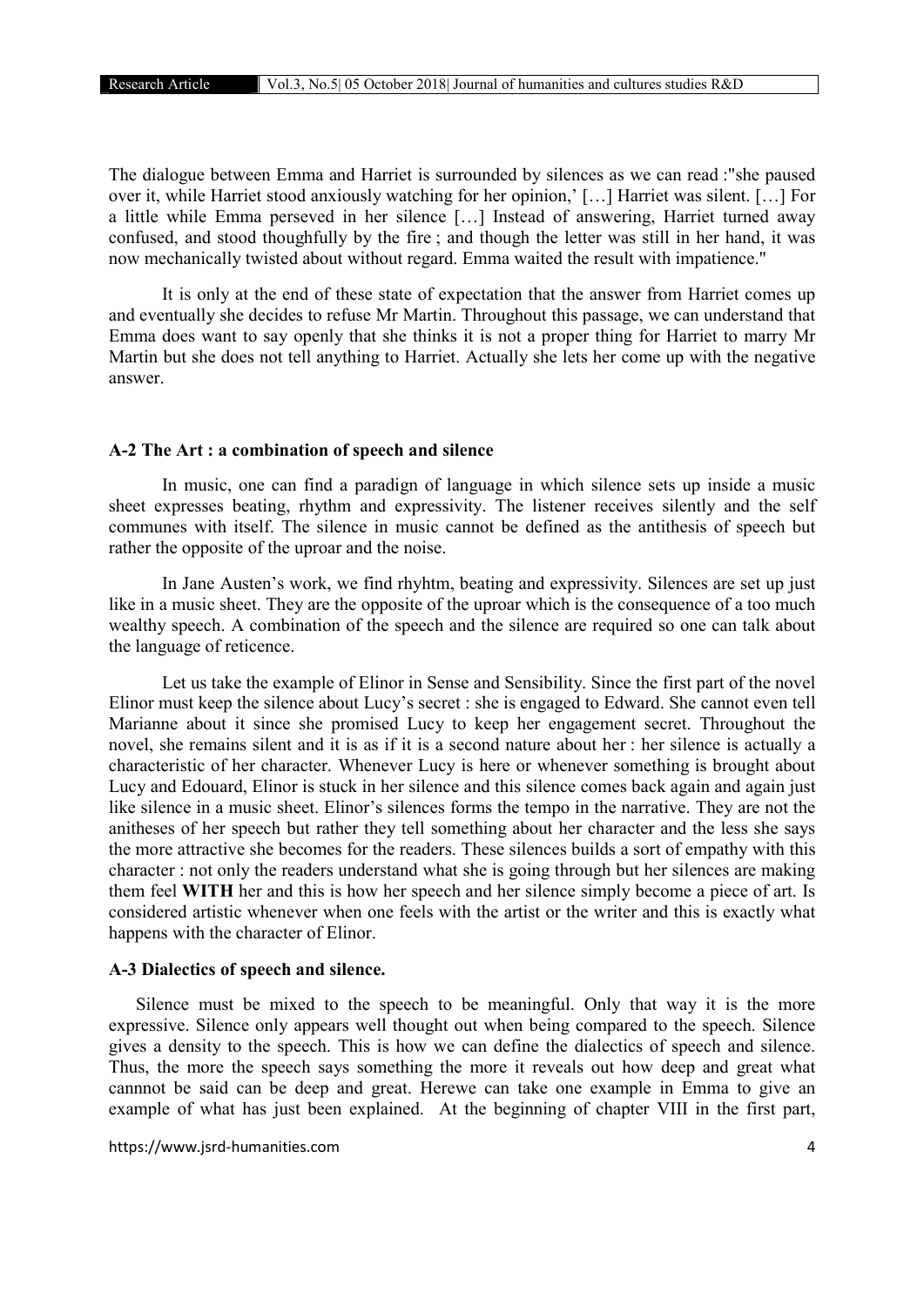Harriet has just learnt about Robert Martin's proposal and has made up her mind to refuse. Just after that event, Emma received a visit from Mr Knightley when he planned to tell her about it and during this conversation, the readers can read this :" Emma knew this was too true for contradiction, and therefore said nothing." Mr Knightley has just teased her by making a comparison between Harriet and herself. She perfectly knows that he knows her character so much more than the other. Consequently, what he said about her ("Harriet may not consider every body tiresome as you would") is for sure true. She does not contradict because she recognize it to be perfectly true but she cannot say or admit it right now. That is the reason why Jane Austen uses the third-person narrative to say it anyway. The narrative has just begun and her character of Emma is not ready to admit her faults especially as far as her dear friend Harriet is concerned. Thus, Jane Austen uses one silence from her character in the midst of a dialogue with Mr Knightley to say something true from the inner thoughts of Emma.

## B- The reticence is supposedly a weapon to undo the conflicts within the speech.

## B-1 The speech is conflictual when it does not stand for reality.

In Philosophical Investigations*,* Wittgenstein is even opposed to the possibility of a "private langage" ; he means a language will always remain personal and private since nobody is and will ever be able to understand it. That language is based upon a subjectivism. Yet a langage based upon such a subjectivism is possible only to three conditions :

- The meaning of words describing sensitive internal experience depends upon these same experiences
- One cannot communicate about these experiences
- The only person who can communicate about these experiences is the one who lives them.

Any speaker faces these oppositions if he or she wants to develop a "private langage". But what about the author ? His or her voice through his or her writing may be conflictual since it does not stand for reality.

According to Wittgenstein, the use of one word or one expression is determined by rules specifying what is right or not. But whenever it is the right way to use it, there is the other way to misuse it. Jane Austen's reticence stands at the frontier between what is right and what is wrong. It is through this process that the reticence becomes a weapon to undo the conflicts within the speech.

https://www.jsrd-humanities.com 5 The character of Fanny Price can be revelant of what I am trying to develop in this part especially because one can read about her :"Her own thoughts and reflections were habitually her best companions."(Mansfield Park, 469). Indeed, contrary to the character of Emma, she is rather a character in restraint first because of her origins and even when she receives an education from her forster family, she does not become confident. When her uncle Sir Thomas leaves the house for his business, her two cousins Edmund and his brother Tom are in charge of the house. This is the moment when Tom decides to produce a play at home. First, Edmund is very reluctant to do it and he is finally convinced to do it with the help of Maria Crawford. But it is not the case for Fanny. All along the rehearsals, she does not give her opinion about it : she is totally against it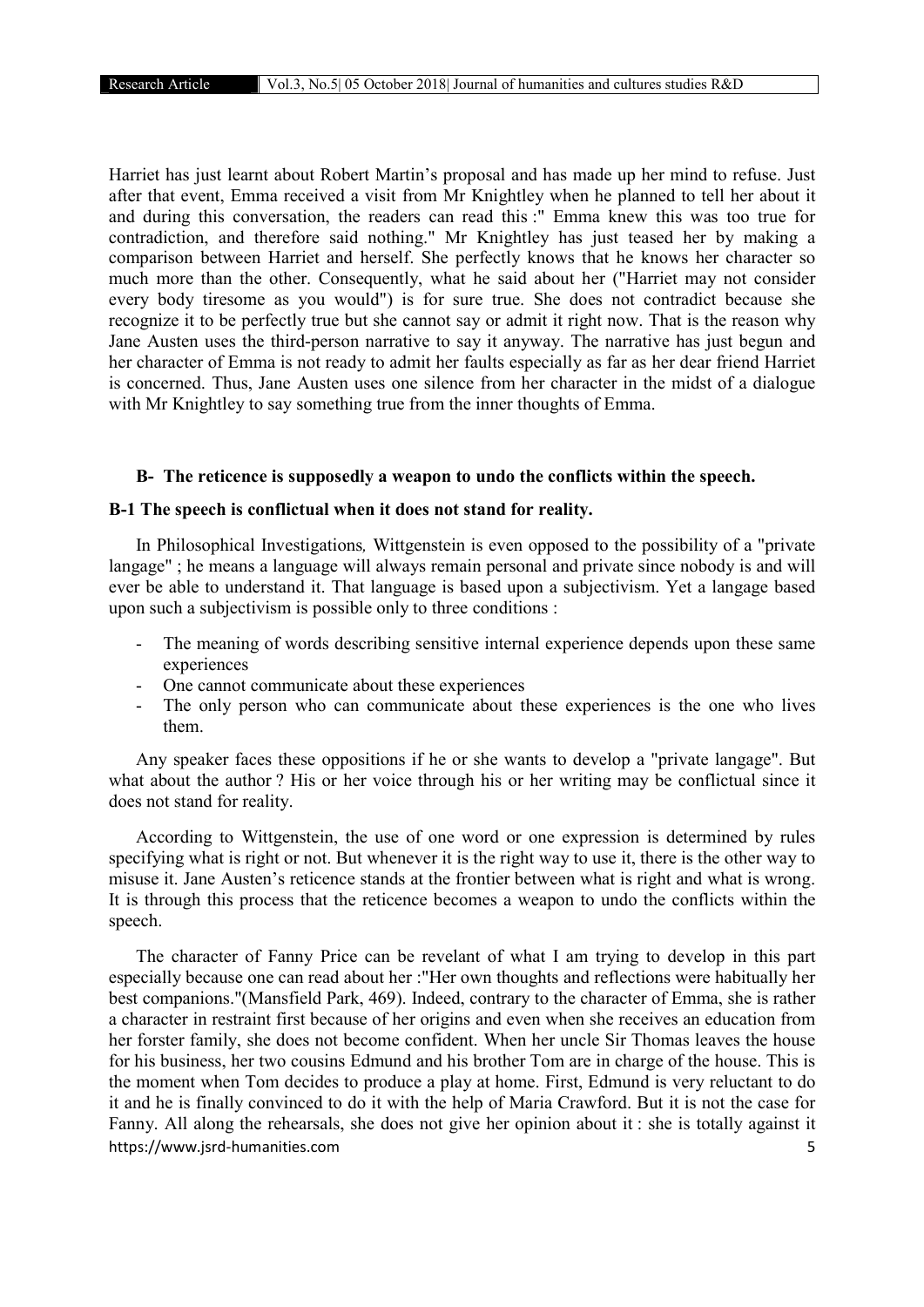because she perfectly knows that her uncle would have rejected the simple idea of a play ("[…] except Fanny, who had been a quiet auditor of the whole[…]"(Mansfield Park 500). She is the only one to reject the play : the whole thing seems improper to her. Most of the time, she takes a safe haven in one room in the house and makes her best to avoid the whole thing. At the end, Sir Thomas comes back home just before the beginning of the play and stops the plan. What makes the reader understand that Jane Austen develops a private language for the character of Fanny is when she writes :"Such language was so new to Fanny that it quite embarrassed her." Thus, if there is a new language this means that there was a former language and and that language can be defined just the way Wittgenstein didit that is to say a "private language" developped with the subjectivism of Fanny and which only Fanny can understand since she she was the only one living what we have just described before, she could communicate about it to anyone and it becomes an unique sensitive internal experience. That completely fits Wittgenstein's definition of a "private language".

#### B-2 The creation of illocutory acts : what the act of speech does.

As for John Langshaw Austin (1991), saying something is an act since it matches to a linguistic activity giving birth to something new to the world. In the same way, Searle thinks that meaning something and refering to it are acts done thanks to the speech. That is the path which will lead us to demonstrate how Jane Austen uses the act of speech and its illocutory effects to define the paradigm of the langage of the reticence.

#### B-3 Reconsidering the effectiveness of the speech

Up to now, we have studied the active part of the speech. Yet its effectiveness must be reconsidered because the act of speech does not do something by saying something. This is paradoxical since the act of speech is detained, goes through the filter of the reticence of Jane Austen and thus undo the conventional process. With J.L. Austin, the context is one of the most important thing for the "felicity" of the clause. Yet, Jane Austen thwarts the rituals within the speech and uses the reticence of the speech like a tool, a weapon and consequently process does not have any value.

#### C- Reticence can be defined as a new paradigm

In this part, we will follow the quotation fromCatherine Rannoux and Lilianne Rouvelin her work entitled The Reticence (La réticence) : "reticence is one way of telling. It does not tell a will, an ability or a prohibition yet it always tells something." (La Réticence 7)

# C-1 Reticence does not tell a will : the crossing-out

Let us begin with a definition of the crossing-out. According to Jacques Anis (La Réticence 39) who wrote about Francis Ponge, it can be defined as the suppression of a part of the text by erasing or overwriting. One must consider the crossing-out in the dialectics of erasing or keeping. It may or may not be impossible to read the erased part but whatever may happen, one can clearly see the attempt of crossing-out.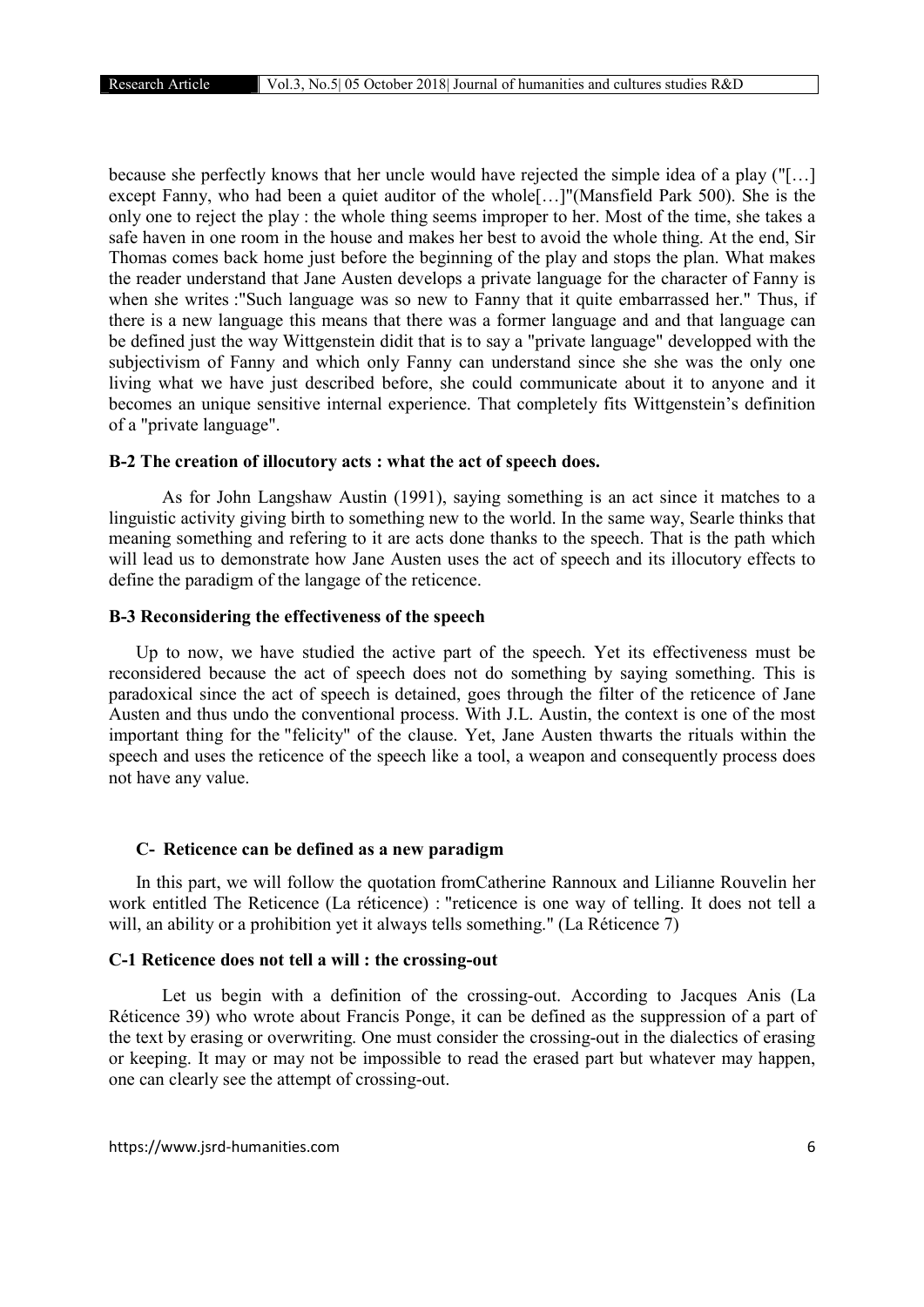When Sabine Petillon studies the crossing-out as the embodiement of reticence, she first approaches it sensorily : the crossing-out could be linked with an urge of erasing ; like an exclusive gesture of cancelling. By studying the manuscript of Jane Austen and more exactly Sanditon and The Watsons, we are left to wonder what her crossing-out reveals about her reticence. Is it to be considered as a withdrawal or a desire to be easily reached by her readers ? When Jane Austen erased a whole part of her original sentences in The Watsons, it appears out she did not withdraw but expresses with her crossinf-out a desire to be easily reached by her readers as we can see in the following examples. Instead of keeping : "I wish she were well married with all my heart ; when once she is, she will be a very wealthy character-" she crossed this line out and wrote : "I wish with all my heart she was well married. I declare I had rather have her well-married than myself." (Later Manuscript 263) First, the chosen sentence is longer and there are more details and precisions in it with expressions such as "with all my heart" or "I declare". These are details showing that Jane Austen wanted to clarify the situation concerning her character and it is then obvious that she wanted to be easily reached by her readers.

Secondly, Sabine Petillon also puts forward that the crossing-out stands as a meeting the opaque saying, it suspends the obvious use of words. Moreover the crossing-out belongs to the author's writing. It is essential to the author's research of an appropriate language. Words sometimes seem obvious. When one speaks, they come naturally without a transparency. This transparency is not clear when an author is writing and then the crossing-out reticence comes out when the spontanous discourse disappears to the advantage of the writing.

## C-2 Reticence does not tell an ability : when telling means silence.

According to G.Frege's works, language is a subjective expression of the speaker's thinking. So the language is defined according to the world to which it refers. The language is also defined by the objective meaning it brings. Truth is one condition of this definition. The world states are set up and words have a reference. The discussion about reference is naturally followed by the question of perception and interpretation. When perception and interpretation are different while reference is still the same, we are at the core of one situation when the reticence is not able of anything. When Jane Austen writes, she does not only refer to something, she actually creates something. Within this creation, she may retain the words and even silence them. Here lies all the paradoxical reticence of her writing.

#### C-3 Reticence does not tell a prohibition yet it always tells something.

The first part of the quotation ("reticence does not tell a prohibition") leads us to question morality whenever it is such a burden that the speech is silenced. Is it a mark of the reticence ? This what we are going to demonstrate.

https://www.jsrd-humanities.com 7 So does exist marks of reticence at the linguistic level. We could focus on impersonal forms, infinitive clauses, the gerund but also all the passive forms : there are numerous in the work of Jane Austen. Here is a revelant example of it in Emma (728) : "She could not speak. But she was not wanted to speak. It was enough for her to feel." In this example, Harriet has just read a riddle she thought Mr Elton wrote for her. She concluded that he was in love with her hence her reaction. In this quotation, the readers understands that Harriet is so flabbergasted that she is unable to speak but with the passive form ("she was not wanted to speak") the readers also understands that it is not proper to openly express one's feelings. So the only left option for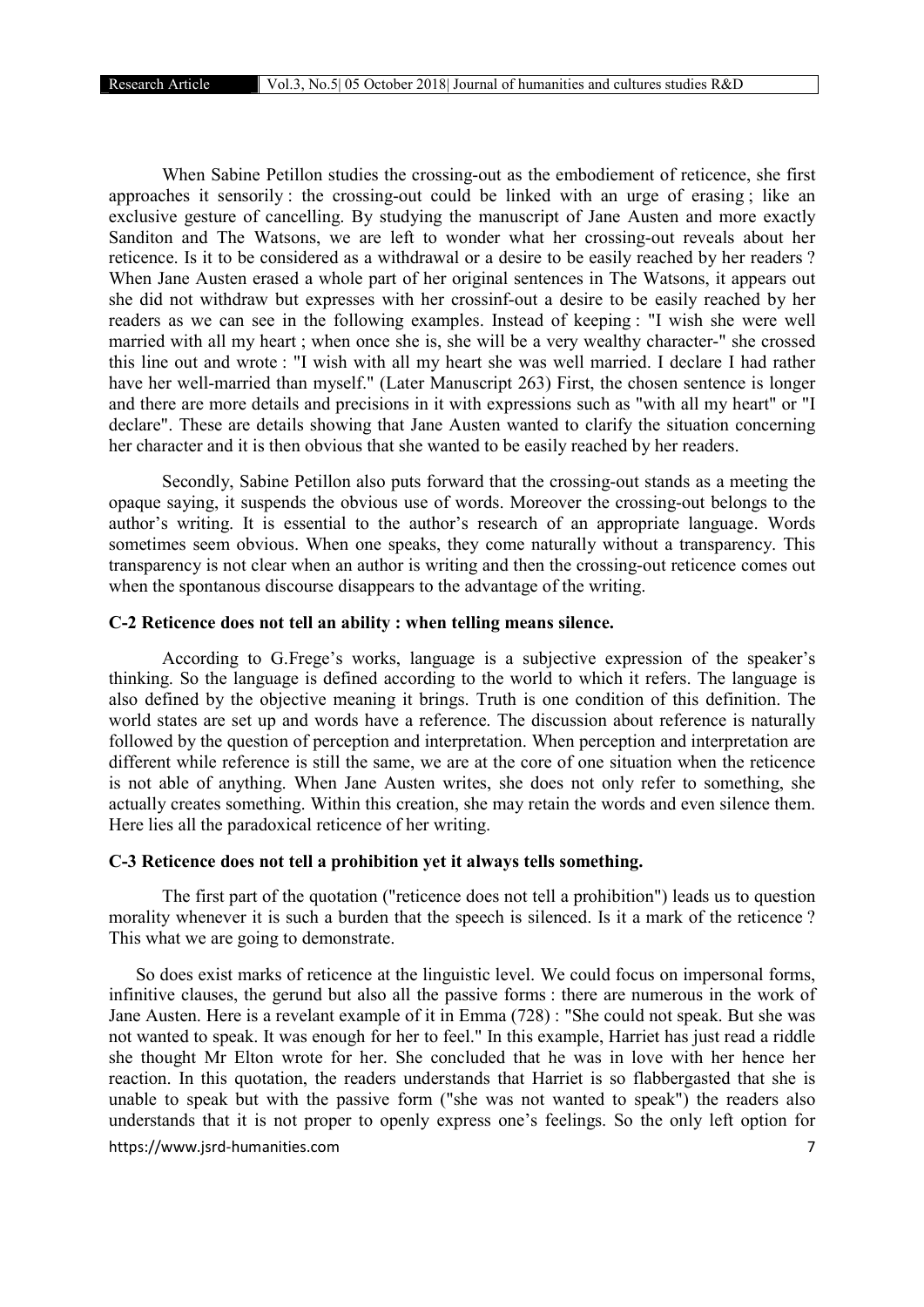Harriet since her feelings must be silenced by morality is to feel just like Jane Austen describes it by usind the third-person narrative since she could not use the direct speech with a dialogue to do it.

## II- Language of lovers : before everything there is desire

Jean-Jacques Lecercle (2004) wonders about one form of paradox : what kind of meaning can we give to the langage when it is marked by one form of silence ? Reticence in language must be understood in a larger perspective that is another philosophy of the language which will take the language not only as an instrument of communication. We will try to demonstrate what the reticence shows us about the language in Jane Austen's novels.

Language is useful to communicate. Wondering about reticence in Jane Austen's novels is the same thing as wondering about the language at the service of the reticence in a situation of communication. J-L Austin (1991) described many functions to what he defined as speech acts. Laguage is useful to communicate but can also be able to change the world's representations around oneself in order to shoot for one precise aim. Thus, he made a difference between the different performative utterances. Studying the principle of reticence in Jane Austen's novels means studying the language using the tools set up by J-L Austin.

Silence creates a tension. This tension puts forward a kind of withdrawal from the author but also at the same time it is also a kind af commitment : there is a speech behind this reticence – one subjectivity. Whenever one catches and translates the signs of reticence in Jane Austen's novels, one can undestand her commitment to set up a social bridge through the language. Consequently one could say that Jane Austen invented an approach to the language which is characterictic to her writing.

#### A- The principle of reticence at the heart of the language.

#### A-1- The metalanguage of reticence.

Reticence is a way of telling. As we see with Catherine Rannoux and Liliane Rouvel, the reticence does not tell a will, an ability or a prohibition but it tells something anyway. This definition of reticence can be found inSense and Sensibility in the following quotation :"After her entrance, Colonel Brandon became more thoughtful and silent than he had been before"*.*  Here,the reader understands that Colonel Brandon is reticent in his behavior since he becomes silent when Marianne enters the room. It is as if he was forbidding himself to say something, as if it was impossible for him to say something in the the presence of Marianne and indeed since what he knows about Willoughby is directly linked to Marianne and he does not want her to be unhappy.

Second, the reader must pay attention to the form used by Jane Austen at this moment of her novel. She could have used a dialogue and the direct speech to inform her readers about the situation. Yet, she uses the third person narrative to describe Colonel Brandon's attitude. This is all the more revelant of her presence in the narrative. The character of Colonel Brandon is not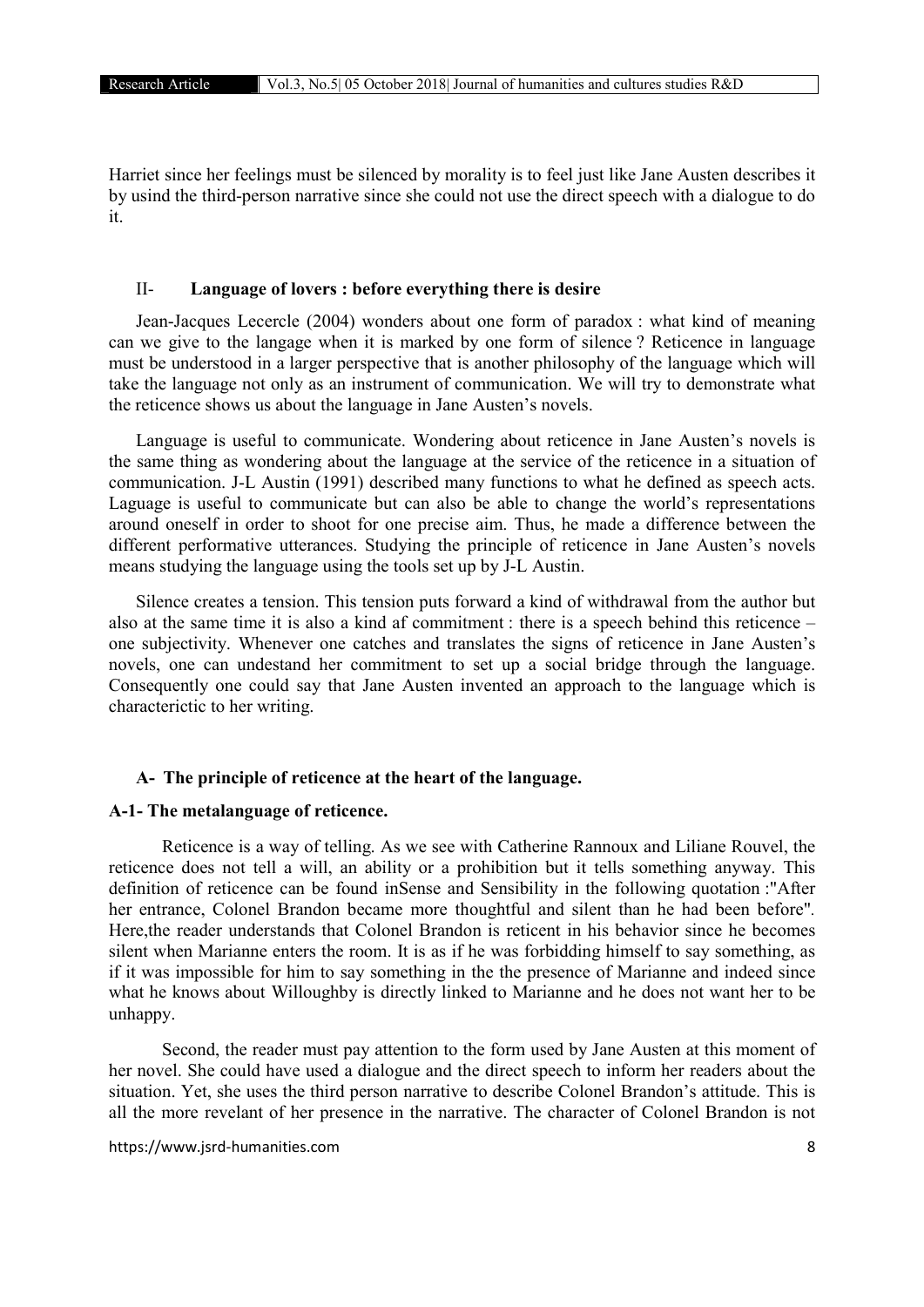free anymore to express what he wants but where the paradox relies is that it is with this sort of language that Jane Austen expresses her reticence. Thus the language serves the reticence : it has become a tool to communicate just like J-L Austin described it. The language is useful to transform the representation of the surrounding world. In the quoted example, the language of reticence does not tell or hide something but it means something and this is how one can define the metalanguage of reticence. This way, Jane Austen builds a new definition of the truth since the metalanguage of reticence is useful only for this purpose : she puts forward what is acceptable according to this new truth.

However, this definition stays limited whenever one refers to the writing of reticence.

# A-2 How to write the principle of reticence

Words does not always mean the things, they point out them. Husserl makes a difference between expressing and pointing out. One expression always has one signification otherwise it is not an expression. Here, one can understand the importance of the language. It is exactly what Chomsky did. Saussure puts froward that it is impossible to determine the definition of one word if only the exchangeable thing is considered. One must also think about the similar set of similar words. Moreover, the cultural side sets up the relation between the signifying and the signified and eventually the language of reticence is the footprint of a signifying experience of the world. In Persuasion, when one can read " Captain Wentwoth had no fortune." (Persuasion 1106), the words are pointing out one situation for Captain Wentworth : he has no money. This is a blunt example when words point out things but Jane Asuten also uses words and expressions to write about her reticence especially in the following example when words are refering to a situation when something is happening for the character in a complete silence : " Marianne said not a word." (Sense and Sensibility 189) Herewe are just after Marianne's recovery. Elinor is trying to tell Marianne all the truth about Willoughby. Marianne has understood his character and how he lied to her about his real intentions but not a word is spoken. This ishow we can outline the principle of reticence in Jane Austen's writing.

## A-3 The reticence : language and meaning or the impact of words : the birth of desire.

In Le poids des mots, Bourdieu studies the part coming to the words in the social construction : the world is "my" representation. If one allows the language of reticence, the social conditions of the effectiveness of the speech are created. Indeed in Lady Susan, one can read :

"He can have no true regard for me, or he would not have listened to her ; and she, with her little rebellion heart and indelicate feelings to throw herself into the protection of a young man with whom she had scarcely ever exchanged two words before."(Lady Susan 1258)

Lady Susan is refering to one of her potential lover Reginald De Courcy who is, against all her expectations, shows some interest for her daughter Frederica. First, the use of the present shows that the described situation is something in running at the present time and thus it is building itself before Lady Susan's eyes : she is witnessing the beginning of a relationship between her daughter Fredrica and Reginald. The world she is describing is her representation of her surrounding world. Second, through her words, the readers can witness with her how the language is building a desire between Frederica and Reginald but this desire is marked by a restraint. The adverb "scarcely" is a proof of this restraint. The two points we have just studied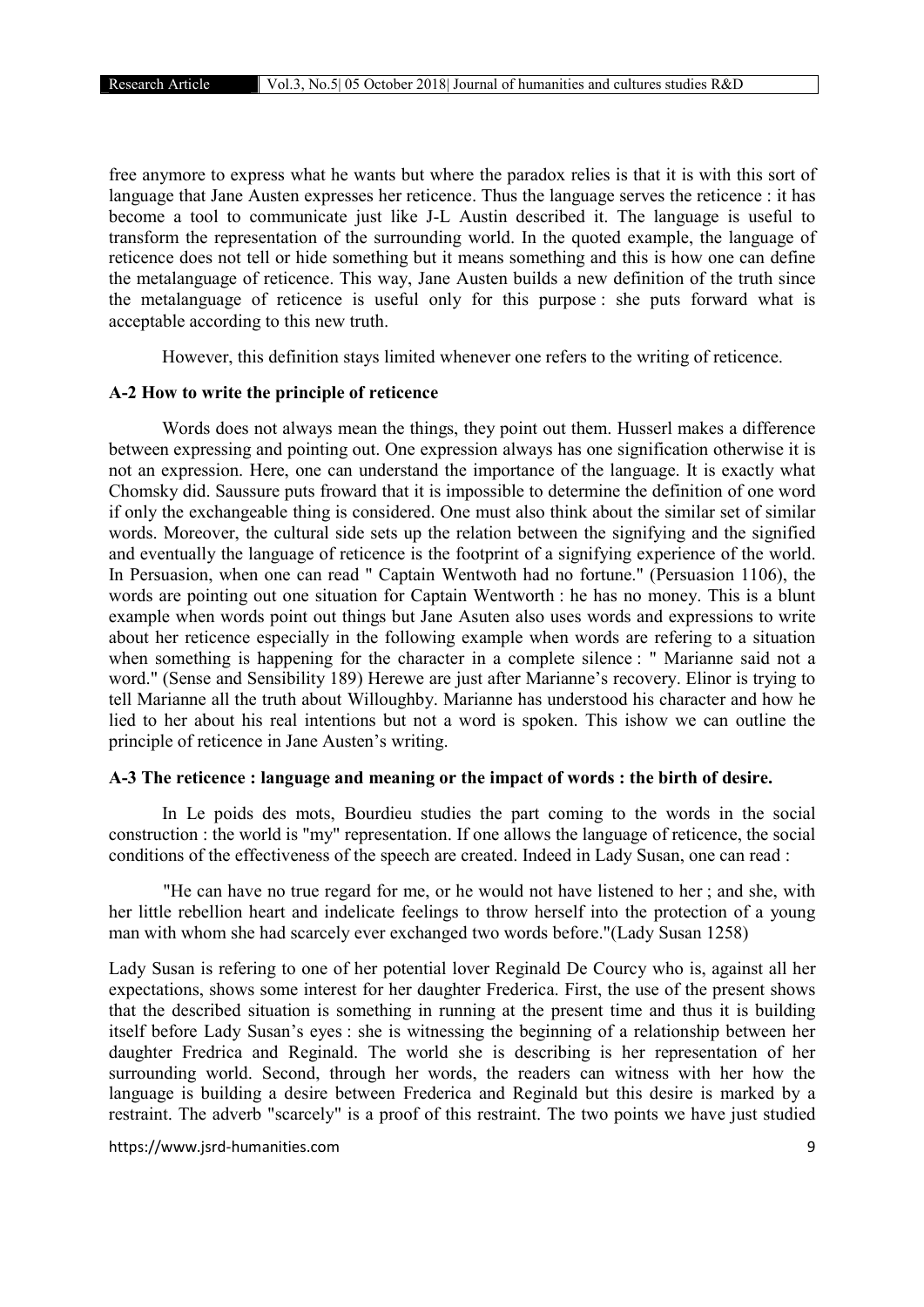show how the language of reticence has an impact in the world Jane Austen built for her characters especially in Lady Susan.

## B- The reticence or how to build a social bridge through the language

# B-1 Jane Austen and Austin's speech acts.

According to J-L Austin, an utterance is performative only if some conditions are reunited. All the present protagonists must agree about the necessary conditions. Thus a social bridge can be built through the reticence. It is also a kind of paradox since this social bridge is set up in spite of a sort of a restraint in the language.

Through Jane Austen's work, one can testify that some utterances might not be performative and yet, through them Jane Austen names, establishes, gives its essence to the reticence by defining some rules.

#### B-2 Reticence or the rules of language.

Searle wrote that to speak is a form of behavior determined by rules. Society imposes them. The speaking subject is forced to follow rules which have not been determined by oneself. Yet, through the reticence, the speaking subject and in our case the writing subject that is to say Jane Austen determines limits and boundaries and thus is free from any imposed pressure by society and this also the way how she is able to free her characters from any imposed pressure.

Moreover as Wittgenstein underlined it, the subject and consequently the writer stands as a boundary of language and thus determines the limits of the reticence since as stressed out by this author the subject does not belong to the world but is one boundary of this world. As a way to conclude, we can say that Jane Austen stands herself as a boundary to the rules of the language of reticence that she sets forth in her novels.

# III- Sexuality in Jane Austen's novels or what was characteristic of women in Jane Austen's novels : creation of one style, her stylistic reticence.

https://www.jsrd-humanities.com 10 Aesthetics is a philosophic and disciplinary art exploring the nature of perception, senses and beauty or exclusely what is relating to the concept of art. Up to the 18th century, Aesthetics was equivalent to the sphere of "science of beauty" and became the art philosophy in the 19th century. It can be related to the emotions one can feel before a master piece or what can be specific or unique to one expression (artistic, literary or poetic), and what can be defined as beautiful contrary to what is only useful or fonctional. Yet, after reading Jane Austen's novels, we can go far further. She created a stylistic reticence which was characterictic of her sex. Jane Austen deployed her stylistic reticence in almost every described situation. Whenever she restraints or erases one word, she actually creates one new movement characteristic of her writing. Her stylistic reticence is ambiguous because it cannot be understood without the veil of apparences. Besides, it cannot exist by itself : it needs a reader in order to exist. What is then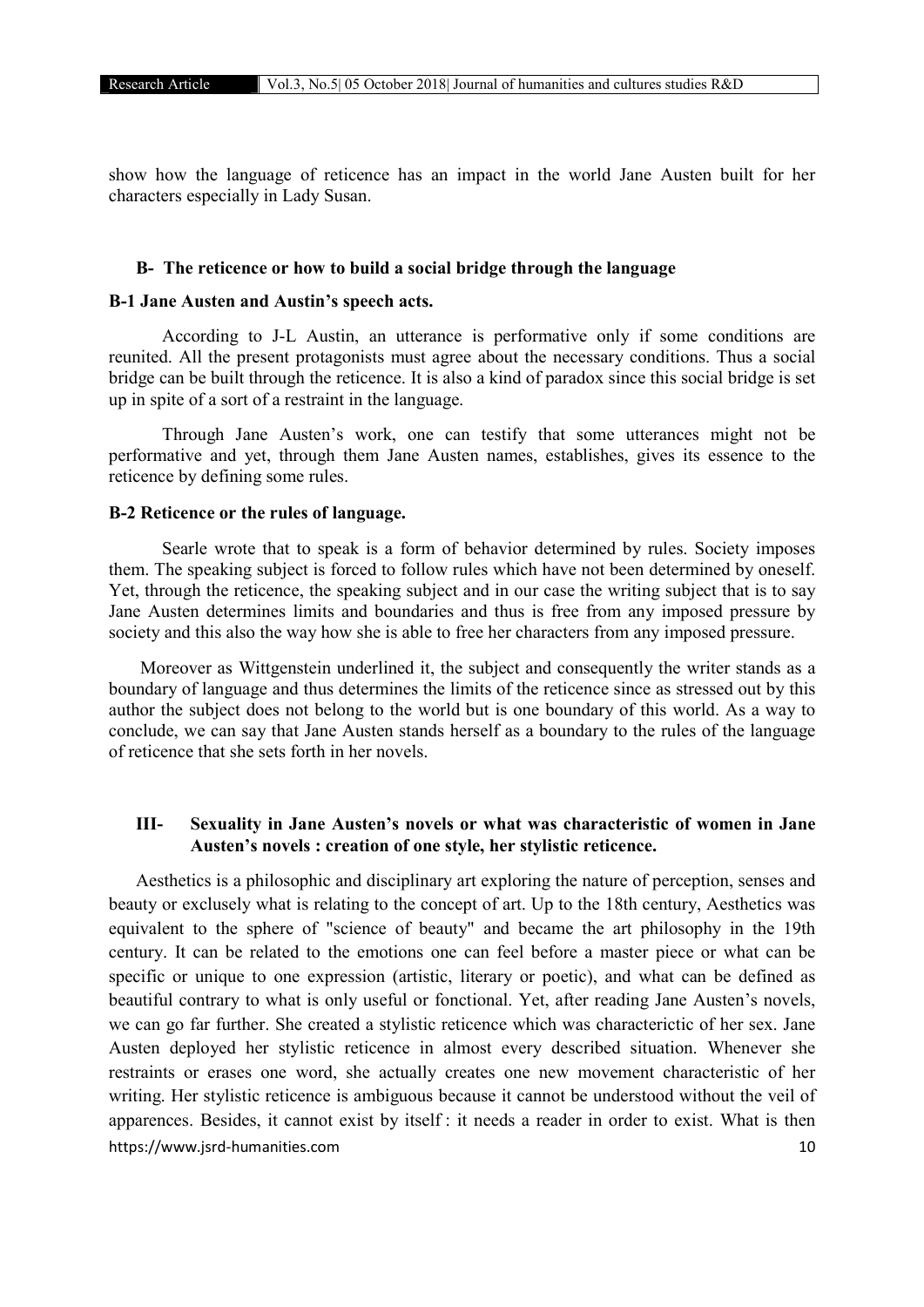Jane Austen's role in this creation for and towards the reader ? Just like an artist before his brand new canvas or like the musician before his brand new score, Jane Austen invented herself as a creating artist, "magus and prophet" as Victor Hugo used to say itwhen describing artists. Jane Austen was a member of the audience but she was more talented since she created one aesthetics characterictic to her work.

# A- Jane Austen's role for and towards the reader.

# A-1 Does Jane Austen show some restraint, withdraw or is she reticent ?

Bergson (2014) wishes we could see the same things in the same way. Most of the time we only read tags stuck on them. The language is the cause of this classifiying and selective tendency of one's look. One is so used to those generalities that one lose sight of what is unique in these actions or objects. It is as if describing was not as intense and effective anymore. Thus instead of understanding the unique aspect of our experiences, one only understands the personal aspect of them : the language has already named it once and for all in the same conditions for everyone. One must be aware of it if the chains of language must be broken. It was the case for Jane Austen. She was aware that language could be one impoverishment of the unique experience. Through her stylistic reticence in the language, she has taught her readers to see the world again. Her stylistic reticence stands as one creation that can be qualified as « austenian » for and towards the readers.

## A-2 Jane Austen stands as a paradox : she has a silent voice.

France Farago (1999) defines literature as a shining presence which is more intuitive that any particular language. Consequently, the author or the writer masters the language in a way that he or she can be recognized among the other authors or writers. They have a voice. The French novelist André Malraux clearly opposes style and writing. The style is a world's feeling when writing is a representation. Jane Austen's style and voice can be found in the silences she gives her characters but also in the silences she imposes to herself as an author. Indeed, if in some of her novels, we can clearly read the presence of a narrator and as a consequence of Jane Austen with the presence of sentence like : "I purposely abstain some dates from this occasion" in Mansfield Park (684) where the personal pronoun stands for the narrator and the author at the same time, she tends to erase more and more her presence throughout all her novels. The difference can be all the more flagrant inJuvenulias and more exactly in Jack and Alice (13) a novel in which the narrator interfers not at the end of the novel but right at the beginning :

"Before I proceed to give an account of the Evening, it will be proper to describe to my readers, the persons and Characters of the pary introduced to his acquaintance".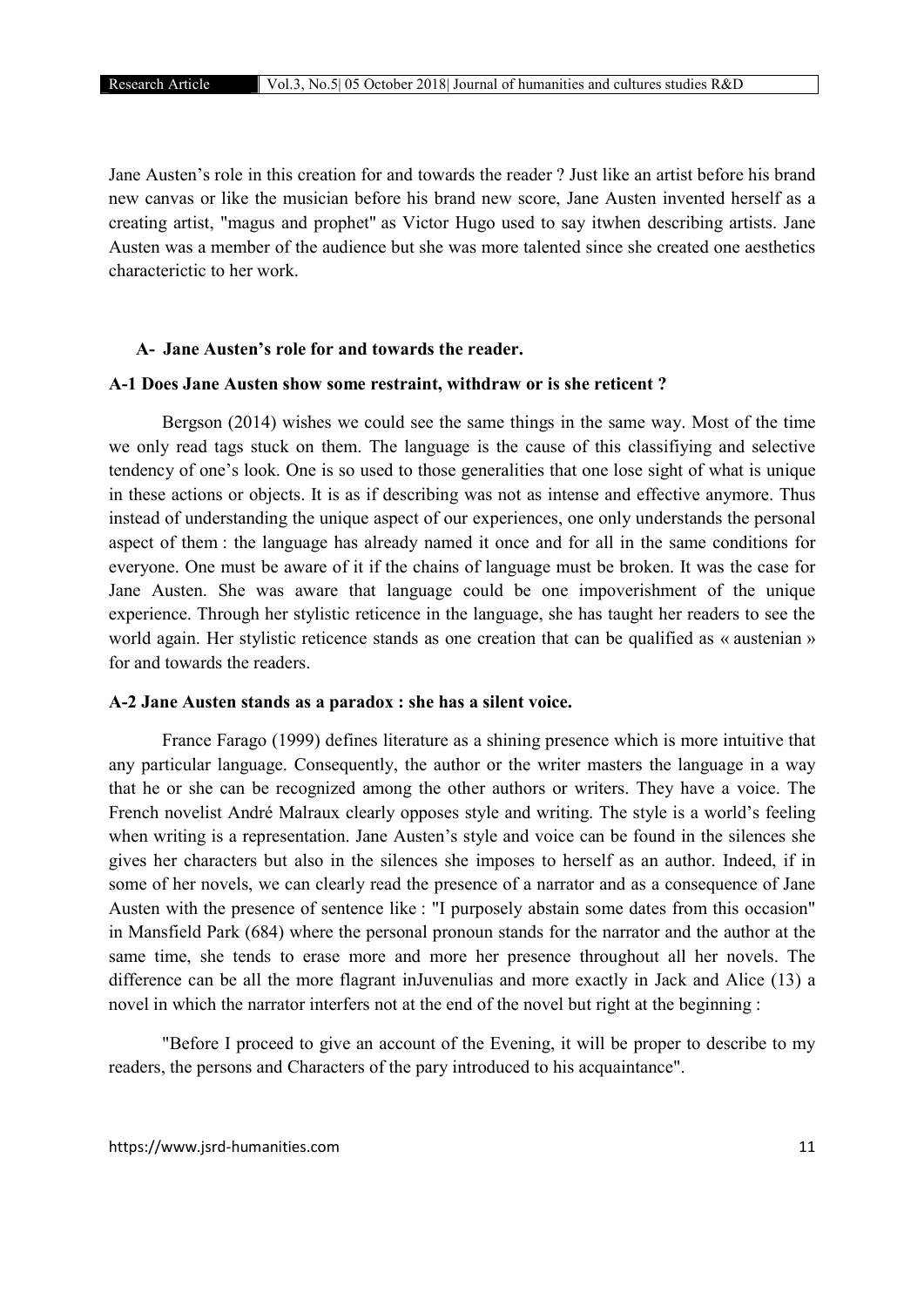In her first attempts as a writer, it is all the more clear that Jane Austen as a narrator did not have a silent voice just as she did in her last novels and as we saw in Mansfield Park.

#### A-3 Jane Austen teaches her readers to see the world again.

Merleau-Ponty isopposed to Noam Chomsky when he excluded any intellectualism putting forward the existence of a pure thought before the speech. Something from the world goes into the language and it is the role of a writer to put it into the light. The art masterpiece teaches us to see and eventually makes us think like any analitical book cannot do it. When Jane Austen wrote her novels, something of her world is described throughout the language she uses. It allows the readers to discover the world throughout her vision whoever the characters she uses to do so especially when she uses the stream of conciousness to do it : she thus introduces her readers to the full spectrum and the continuous flow of her character's inner thoughts. Their senses are mingled with conscious inner thoughts, memories or experiences. The unspoken is spoken throughout this techinique of narrative and this is how Jane Austen teaches her readers to see the world again, through her characters'inner thoughts. Pride and Prejudice is to provide an example of these statements :

"Thursday was to be the wedding day, and on Wednesday Miss Lucas paid her farewell visit ; and when she rose to take leave, Elizabeth, ashamed of her mother ungracious and reluctant good wishes, and sincerely affected herself, accompanied her out of the room. " (Pride and Prejudice 290)

If the first part of the latter quotation can be related to the narrator only, there is no doubt about the second part : Jane Austen is using the stream of consciousnes technique to share with her readers Elizabeth's inner thoughts. This is all the more obvious with the use of the past participle "ashamed"and the two adjectives"ungracious" and "reluctant". Obviously, it is Elizabeth's judgementon her mother that is introduced here not the narrator's or Jane Austen.

Thus Jane Austen introduces her readers to different prospects and one of them can be related to a feminist prospect and this is what we are going to see in the following part.

# B- Mary Wollstonecraft's perspectives and Jane Austen

# B-1 Women and girls' Education

In her introduction toA Vindication of Women's rights*,* Mary Wollstonecrafts came back on the matter of education. She wished to see more educated women as reasonalble as any other human being without any consideration about her sex and not as dizzy creatures with one fate : pleasing the other sex of the human kind. She wrote :"I earnestly wish to point out what true dignity and human happiness consist in ; I want to persuade women to aim at strength of mind and body, and convince them that the soft phrases

https://www.jsrd-humanities.com 12 'susceptibility of heart'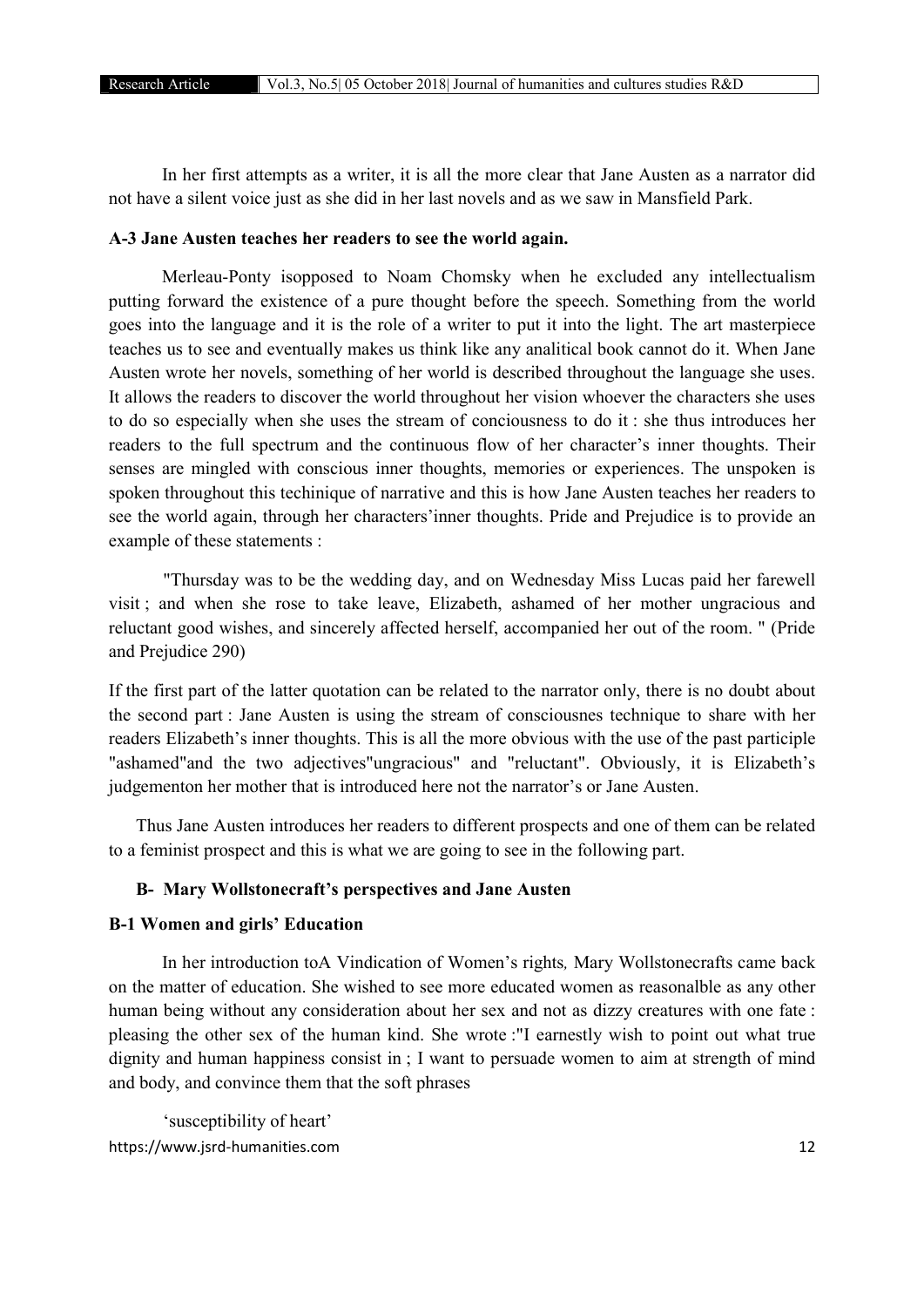'delicacy of sentiment', and

'refinement of taste'

Are almost synonymous with expressions indicating weakness, and that creatures who are the objects only of pity and the kind of love that has been called 'pity's sister' will soon become objects of content. "She wanted to show that elegance was inferior to virtue, that the most praiseworthy ambition is to obtain a character as a human being, whether male or female, and that lesser ambitions should be tested against that one. In Jane Austen's Mansfield Park, Fanny Price clearly embodies this path first drawn by Mary Wollstonecraft. At the beginnning of the novel she is described in the following terms, " […] though there might not be much in her first appearance to captivate, there was, at least, nothing to disgust her relations. She was small of her age, with no glow of complexion, nor any other striking beauty […]" (Mansfield Park 430)Thus Fanny is described as an unsignificant character, someone unoticeable because of her physical appearance. Moreover she has a "quiet passive manner" (Mansfield Park 430). She is not looking for a husband contrary to the majority of characters in Pride and Prejudice (211) as we can read in the opening scene :

"It is a truth universally acknoledged, that a single man in possession of a good fortune, must be in want of a wife.

However little known the feelings or views of such a man may be on his first entering a neighbourhood, this truth is so well fixed in the minds of the surrounding families, that he is considered as the rightful property of some one or other of their daughters."

In this quotation one can easily infer the importance of marriage for women. One man with a fortune did not have the same objective in his life. By the way, Fanny is all the more surprised when Henry Crawford asks for her hand.

Fanny also received an education contrary to her brothers and sisters. She had the same education as her cousins Julia and Maria Bertrams. But her education does not stop there contrary to her cousins. She can also rely upon her other cousin Edmund to help her improve her character and that makes all the difference since :"his attentions were otherwise of the highest importance in asisting the improvement of her mind, and extending its pleasure." (Mansfield Park 435) This difference is even considered by Jane Austen herself when she interfers as a narrator in the novel by writing :

" […]for although there doubtless are such unconquerable young ladies of eighteen (or one should not read about them) as are never to be persuaded into love against their judgement by all that talent, manner, attention, and flattery can do, I have no inclination to believe Fanny one of them, or to think that with so much tenderness of disposition, and so much taste as belonged to her, she could have escaped heart-whole from the courtship".(Mansfield Park 551)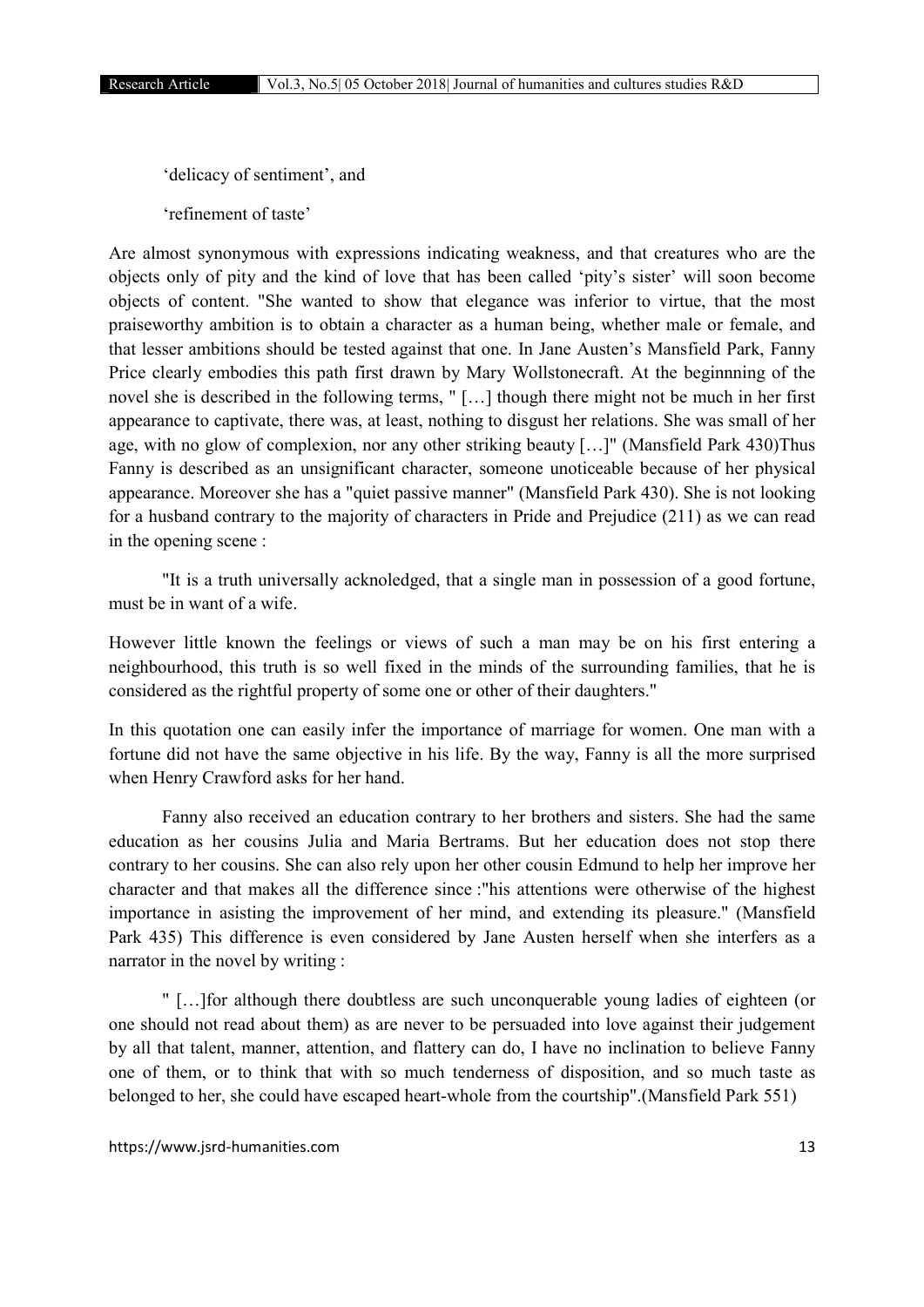With the use of the personal pronoum *I*, the narrator of the story which is also Jane Austen the author, gives her personal viewpoint about the situation. She does no think her character will fall in love with Henry Crawford because of her taste, her strong mind which is more valuable than anything else as we can read in the latter quotation.

## B-2 Women's freedon is one condition for a better society.

In chapter 2 entitled The prevailing opinion about sexual differences*,* Mary Wollstonecrafts argues against the idea that there are characteristics proper to her sex and stands against the principle of a specific education for girls only. That education only aims at making women dependent to men and household activites while encouraging concealment, flirting and a certain taste for pretending. Mary Wollstonecrafts puts forward that the only condition to set up a better society is to grant freedom to both sexes. As she wrote it :

"So the most perfect education, in my opinion, is the use of the understanding in the way that is most likely to stregthen the body and form the hearti.e to enable the individual to attain such habits of virtue as will render him or her independent."(A Vindication of the Rights of Woman 20)

Independent mind is what seems to better decribe Jane Austen's Emma. Indeed, Emma does not need to marry. She is twenty-one years old at the beginning of the novel and is not in need of anything thanks to the large fortune of her father. She is the mistress of her father's house since her mother died a long time ago. She is in charge of her surrounding society and she decides to further a relationship or not, just like she does with Harriet Smith or Jane Fairfax. Her father thinks that there is nobody :"half so attentive and civil" (Emma 780) as she is. She is loved by everyone in her surroundind companionship. That enables her to be free from any constraints or obligation but not from concealment especially as far as Mr Knightley is concerned. But Jane Austen seems to overcome this obstacle. She does not want her character to be stuck in that state proper to her sex. That must be the reason why she wrote at the end of the novel : "High in the rank of her most serious and heartfelt felicities, was the reflection that all necessity of concealment from Mr Knightley would soon be over. The disguise, equivocation, mystery, so hateful to her to practise, might soon be over." (Emma 952)What is noticeable in this quotation, is the presence of Jane Austen. First, we can witness it because it is not a direct speech from Emma. It is a third person writing hence the presence of personal pronoun like *her*. We could have qualified this passage of stream of consciousness. Yet what is relevant of this stream is that the character's mind or thoughts are given without any construction. Yet with the presence of 'her most serious and heartfelt felicities' and 'so hateful to her', it is as if Emma is adressing herself to the readers. Jane Austen is keeping the control over her character's mind. If not, she would have chosen the direct speech and it is not the case here so we are left to think that actually she is using Emma's internal monologue to give her personal viewpoint about disguise, equivocation and mystery that women were forced to pretend at her time.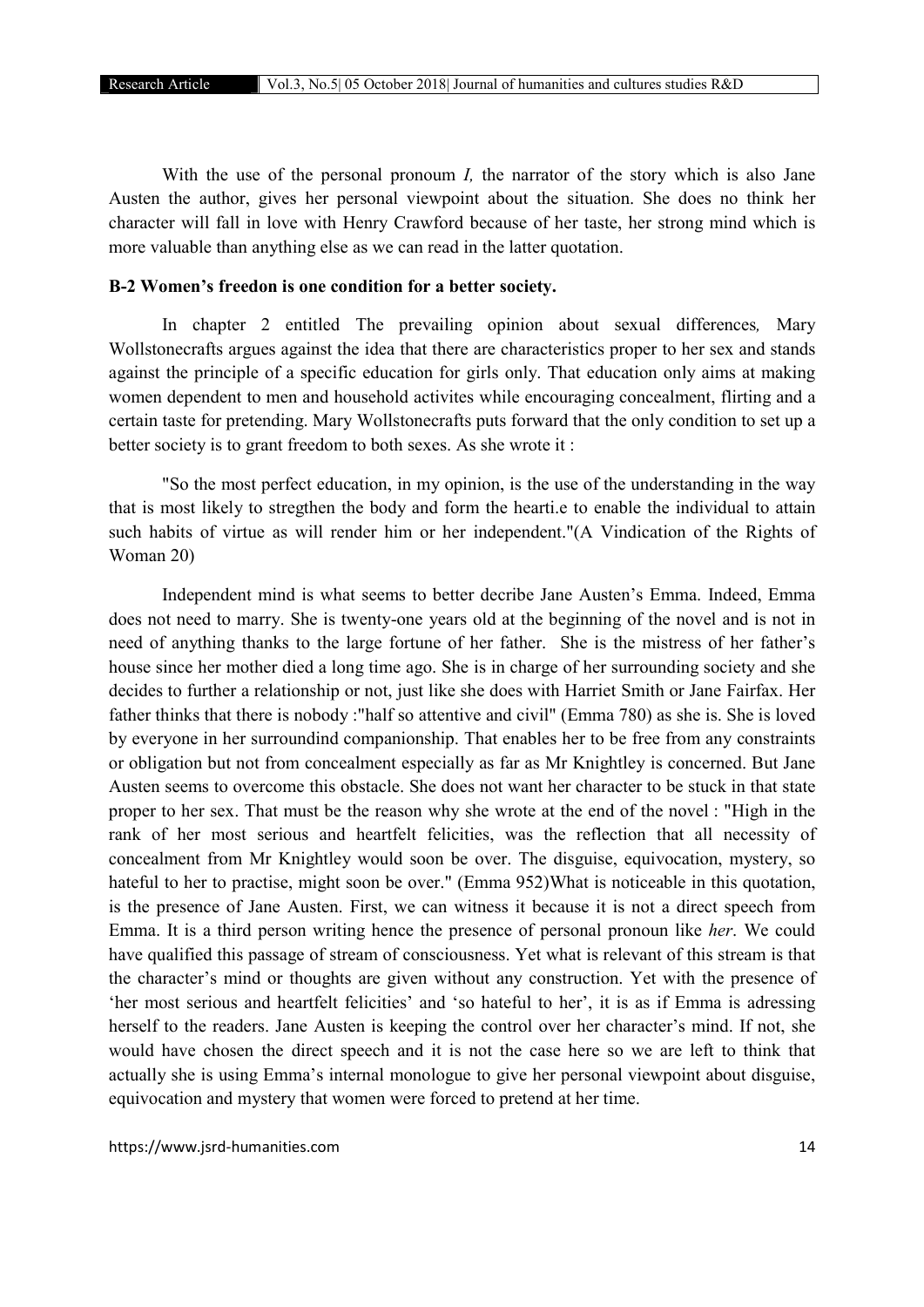# B-3 Jane Austen is not any women : she uses her reason to write about her sexuality, to write about what was proper to her sex.

In chapter 4 called The state of degradation explaining the reasons why a woman is reduced, Mary Wollstonscraft gives a very negative overview of the state of women generally speaking. As they do not have a proper education, they are frivolous, weak, changing, shy and entirely submitted to their sensitivity and to their feelings while they would be in better position if they only try to convince themselves to improve their intelligence. Mary Wollstoncrafts fiercely criticizes the prejudice according to a man must reason and a woman must feel. She wanted to warn women against the consequences of such a prejudice. In a way, Jane Austen does the same in her novel Sense and Sensibility with the character of Marianne. Here is the way Jane Austen describes her : "she was sensible and clever, but eager in everthing ; her sorrows, her joys could have no moderation. She was generous, amiable, interesting : she was everything but prudent." (Sense and Sensibility 5) Marianne is governed by her feelings and that will lead her to her own loss especially when she meets Willoughby. As she is not used to reason her feelings she leaves them overpower her and she hardly accepts any critics even from her dear sister Elinor. Even when she learns that Willoughby is engaged to another woman she hardly believes what she is witnessing at the ball. Willoughby is not a trust-worthy man. She lets herself nearly die out of love for him. That behavior is clearly counterbalanced by Elinor's behavior. Jane Austen describes her this way, "her feelings were strong but she knew how to govern them." (Sense and Sensibility 5).Elinor is also her mother's counsellor. When Lucy, her rival, receals her her secret about her engagement with Edward she keeps it up to its breaking-out. All along the novel, she never loses her temper even when Marianne is so sick that there is nearly no hope for her. By opposing these two sisters, Jane Austen also warns her readers to what may happen to a woman when she is governed by her feelings just like Marianne. What was proper to her sex is embodied by the character of Marianne but by opposing her to a character like Elinor, Jane Austen proves that she understood the importance of reason in the education of women. The character of Marianne also understands it since when she finally recovers she says, "I wish for no change" (Sense ans Sensibility 190). She finally admits that an unreasonable experience like she used to live with Willoughby made her no good and led her to nothing except death. Even the character of Willoughby admits it since the reader discovers that he made her "his secret standart of perfection in woman"(Sense ansd Sensibility207*).* With this third person narrative, the character of Willoughby is not free to express himself. Once again, Jane Austen keeps the control over her character so the readers can induce that she also thinks that when a woman leads a life governed by reason, she actually lives a perfect life.

# C-Jane Austen is a more skilfull member of the audience.

## C-1 Language is an unique experience.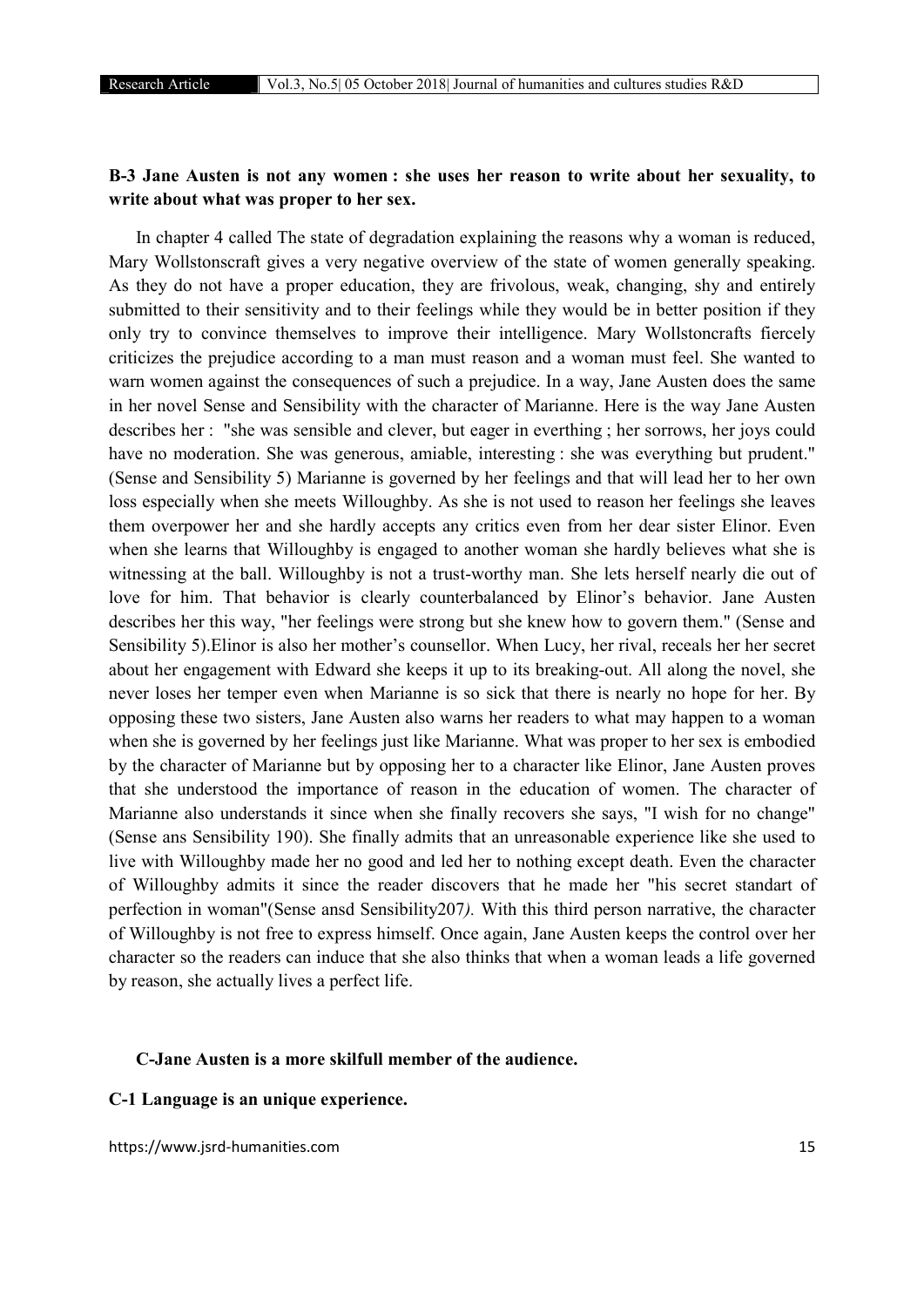In tractatus logico-philosophicus*,* Wittgenstein demonstrates how language is limited. It articulates the details of the world but is unable to tell the meaning of it. The meaning of the said can be lived but cannot be told. Jane Austen lived these limits in her literary work. What is inexpressible is one condition to the world and to the language. Yet, Jane Austen transforms the language into one unique experience by making it an internal experience. Lady Susan, her epistolary novel is one obvious example. The letters Lady Susan exchanges with her friend Alicia, her lovers or to her family is a plugeon into an internal experience, the one Lady Susan is experiencing. When Jane Austen chose to write an epistolary novel and only the letters exchanged around one character, she chose to show her readers that she can be a more skilfull member of the audience. Indeed, contrary to the other studied example before, she did not use the third-person narrative to tell her story. Allthe letters are adressed to someone and Jane Austen always uses the first person for her characters, just like in any letters. So, up to the conclusion, she made no interference in the narrative. This does not prevent the inexpressible from being said. Lady Susan's daughter Frederica is unable to expresse how uneasy she feels with her mother's attitude but that situation is described anyway. This is how Jane Austen succeeds in trascending her situation as an author. She made it possible for her readers to have access to an internal experience throughout the language she used.

#### C-2 Jane Austen develops a "private" language.

Wittgenstein was the first to give a definition of what he called a "private language". It can be related to the inner language. It evolves and is submitted what he called the use. The use of language is the same for everyone. The use of language allows us to develop the meaning of words or the expressions we used according to a contex. Jane Austen develops a private language through this way. She uses references which is characteristic to herself but at the same time they are the same for her readers. She varies the expressions she uses according to the contex she sets forth in each of her novels. Her language is accepted without any effort and this is a proof that she develops a "private" language not only for her characters as we studied before with the character of Fanny Price, but also for her readers. With the use of the third person in her narrative, the readers are slowly iniated to her private language throughout her characters. The more she uses the third person, the more she interfers in the inner thought but also in the inner language which is developed. That is the way she chose to develop a private language which is characteristic to all her female characters and consequently this private language was the way she chose to talk about the sexuality that is to say what was characteristic of her sex.

# C-3 The austenian stylistic reticence.

The mindis not only a mirror of the world : it defines classes in reality. The mindis symbolic since it transforms real things into concepts. Hence the mind has the power to rationalize. Yet Jane Austen transcends this stage through her writing and her novels. Through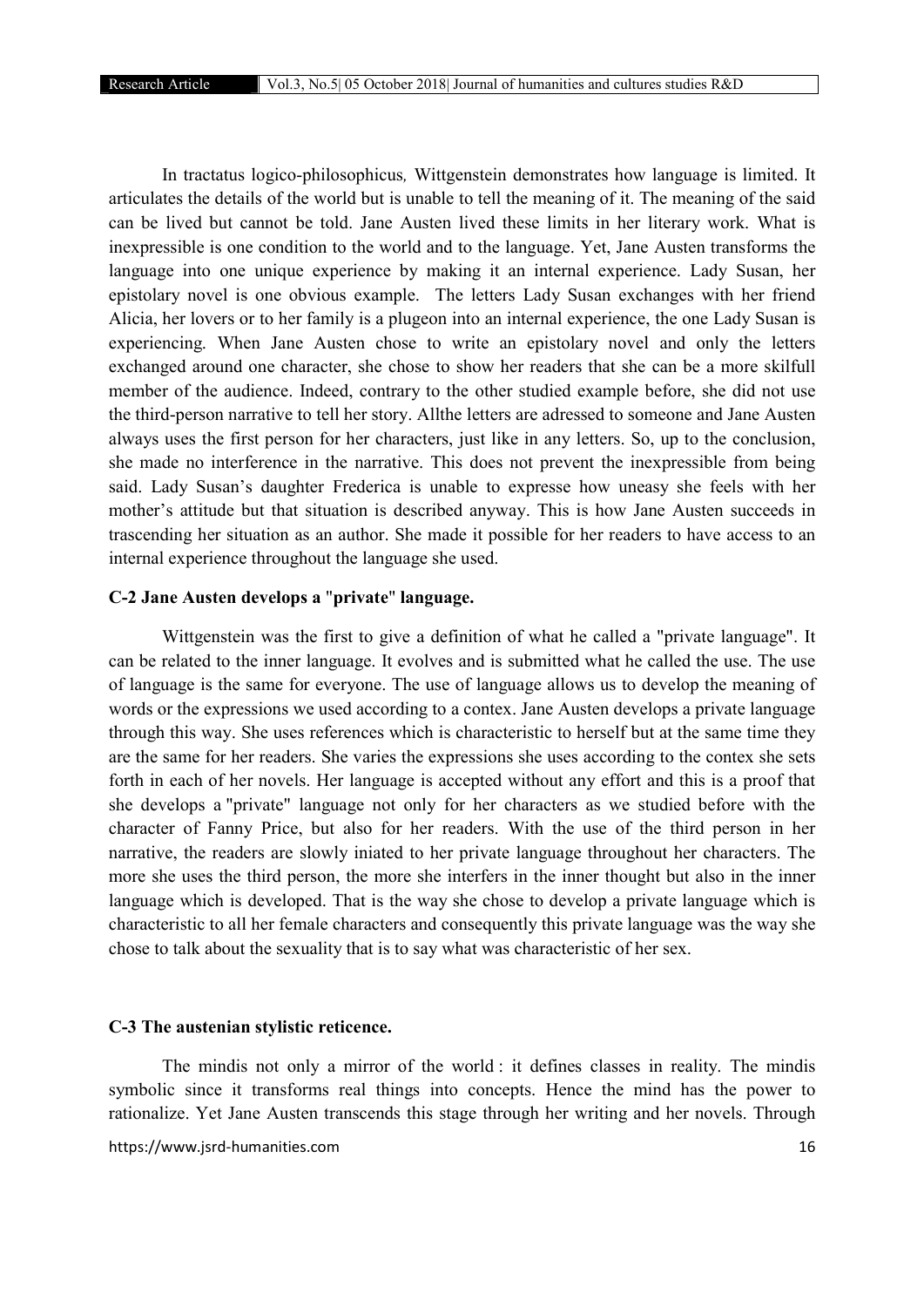her stylistic reticence, she has created a writing, a language characterictic of her work and this is how she was able to define sexuality or what was characteristic of her sex by revealing her mind defining the classes in her reality. The readers could eventually define the austenian stylistic reticence.

# **CONCLUSION**

In a way of concluding this article, I hope that my readers are now convinced that Jane Austen can be considered as a major author. First, she was different from the other writers in away that she defines the outlines of a new language through her stylistic reticence which was characteristic only to her novels. Second, she uses her stylistic reticence as one way of telling something about her sex. Where anyone else could have seen a paradox by using reticence to tell about her sex, she transcends her conditions as a female writer but also as a woman by using the concept to make her style unique and noticeable from any other authors whether it is a man or a woman. Her stylistic reticence stands more as a form of coherence and lucidity than a sort of claim. Her stylistic reticence is not to be considered as a form of restraint or withdrawal. Jane Austen is not claiming herself as a female novelist, she IS a female novelist.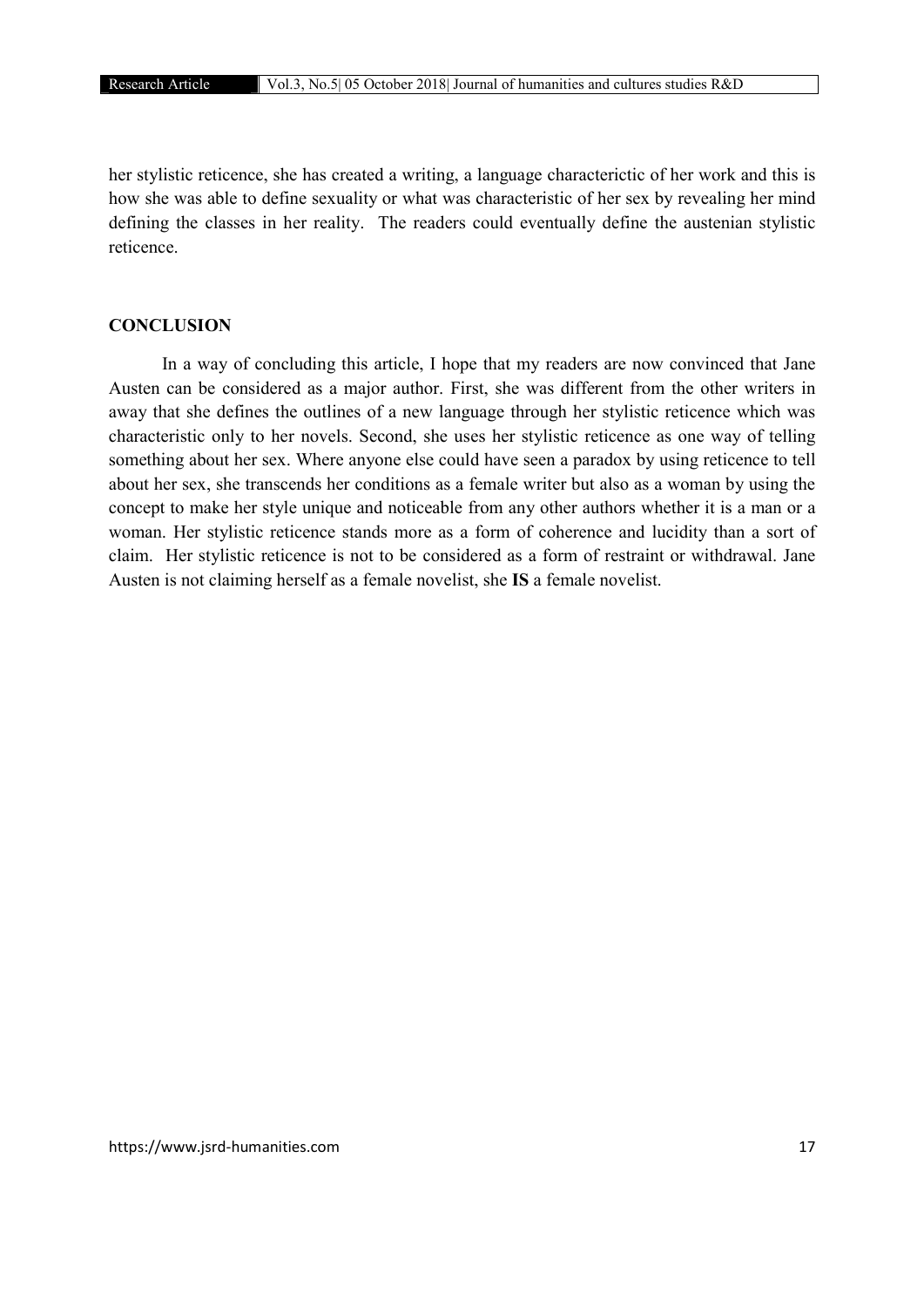# Bibliography

- Austen J. (2007). *Juvenilia Volume I, Volume II, Volume III.* Bourgeois.
- Austen J. (1995). *Selected Letters.* Oxford University Press
- Austen J. (2008). *The Cambridge Edition of the Works of Jane Austen*. Cambridge University Press
- Austen J. (2006). *The Complete Novels of Jane Austen.* Penguin Books.
- Austin J-L. (1991). *Quand dire, c'est faire.* Lecercle Points.
- Bergson H. (2014). *La pensée et le mouvant*. PUF.
- Bourdieu P. (1982). *Ce que parler veut dire : l'économie des échanges linguistiques.* Fayard.
- Breton P. (2007). *Eloge de la parole*. La découverte Poche.
- Barthes R. (2002). *Le neutre.* Editions du Seuil.
- De Beauvoir S. (1976). *Le deuxième Sexe*. Editions Gallimard.
- Farago F. (1999). *Le langage*. Armand Colin.
- Gusdorf G. (2013). *La parole*. Presses Universitaires de France.
- Heidegger M. (1976). *Acheminement vers la parole*. Collection Tel Gallimard.
- Husserl E. (1970). *Recherches logiques (4e recherche),* t.2, deuxième partie. PUF.
- Jakobson R. (1966) *Essais de linguistique générale*. Editions de Minuit.
- Jakobson R. (1973) *Questions de poétique*. Le Seuil.
- Jenny L. (1990). *La Parole singulière*. Belin
- Louvel L. et Rannoux C. (2004). *La réticence*. La Licorne. Presse Universitaire de Rennes